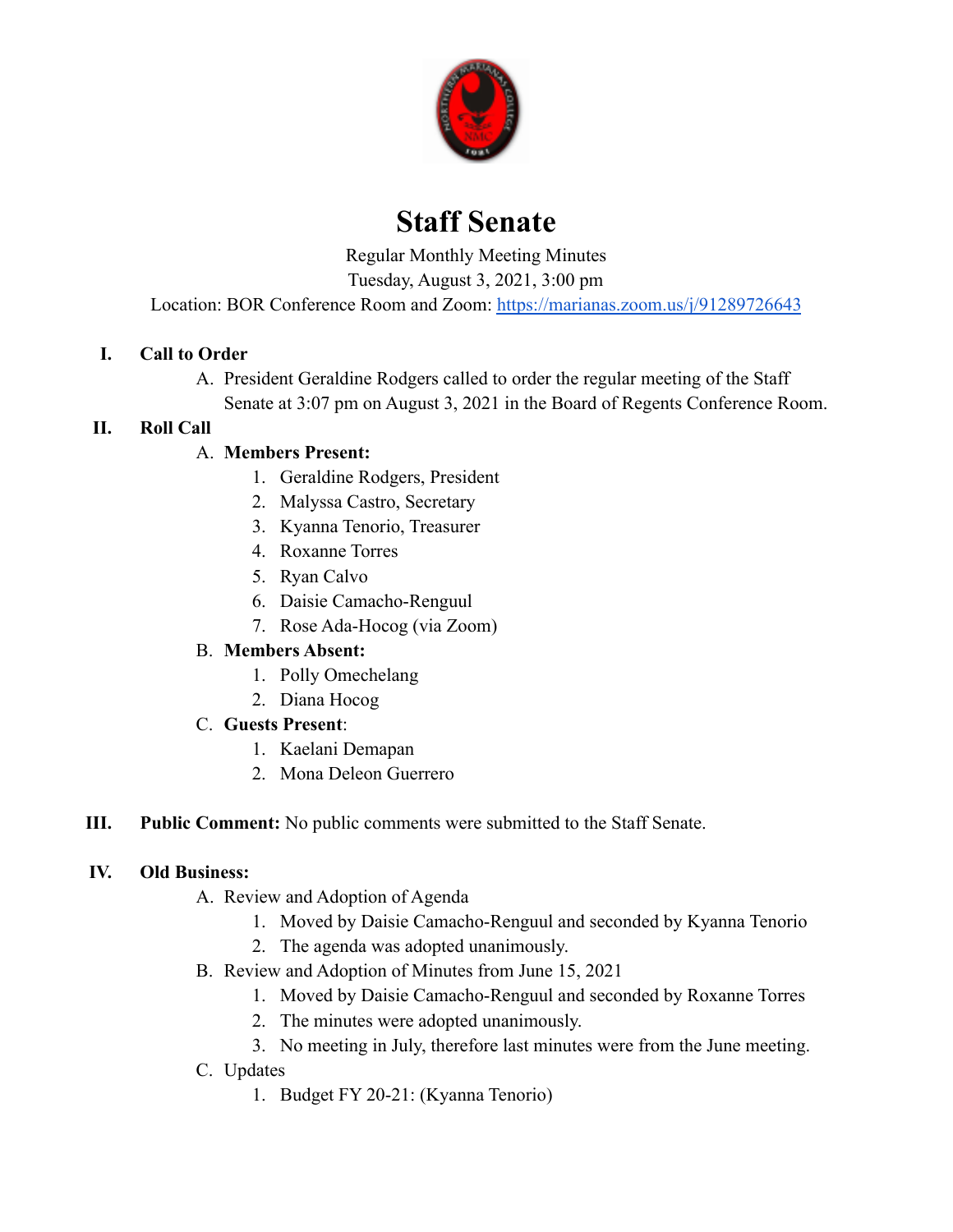

- a) Current balance for Staff Senate budget: \$895.00.
- b) Fourth quarter allotment was dispersed.
- c) Entertained a motion to cancel Saipan Ice PO.
	- (1) Moved by Daisie Camacho-Renguul and seconded by Malyssa Castro.
	- (2) The PO cancellation was approved unanimously.
- d) Terry 'N Bolis PO for \$130 is closed.
- e) First Joeten PO is closed.
- f) Second Joeten PO remaining \$130.02.
- g) Incentives of \$300.00 total for Staff of the 2nd Quarter were dispersed.
- 2. Executive Committee: (Geraldine Rodgers)
	- a) Governing bodies are now represented at Leadership Team meetings.
	- b) Ryan Calvo represented the Staff Senate at the last meeting.
		- (1) Focused on tackling campus morale. Discussed 4-day work weeks, retreats, and salary increases.
		- (2) Also discussed the master plan.
	- c) July 27, 2021 Leadership Team meeting (Geraldine Rodgers)
		- (1) Updated LT on Staff Senate events.
		- (2) Discussed Hedwig's memorial.
	- d) Meeting with Central Government
		- (1) Government will continue to support NMC.
		- (2) Discussion to possibly lease facilities for classrooms to expand courses.
	- e) July 15, 2021 meeting with Dr. Galvin Deleon Guerrero
		- (1) Help staff members with fatigue, multiple supervisors, being understaffed, taking time off, and bottom-up evaluations.
		- (2) Establish an ombudsman office for sensitive matters
	- f) Budget Request for FY22
		- (1) Must justify the amount for increase in budget.
			- (a) SOTQ incentives
			- (b) Coffee Connections
		- (2) Survey employees for how to boost morale. Geraldine Rodgers will draft a survey for review.
		- (3) Create a calendar of events to support budget request.
		- (4) Survey employees on training they would like to attend.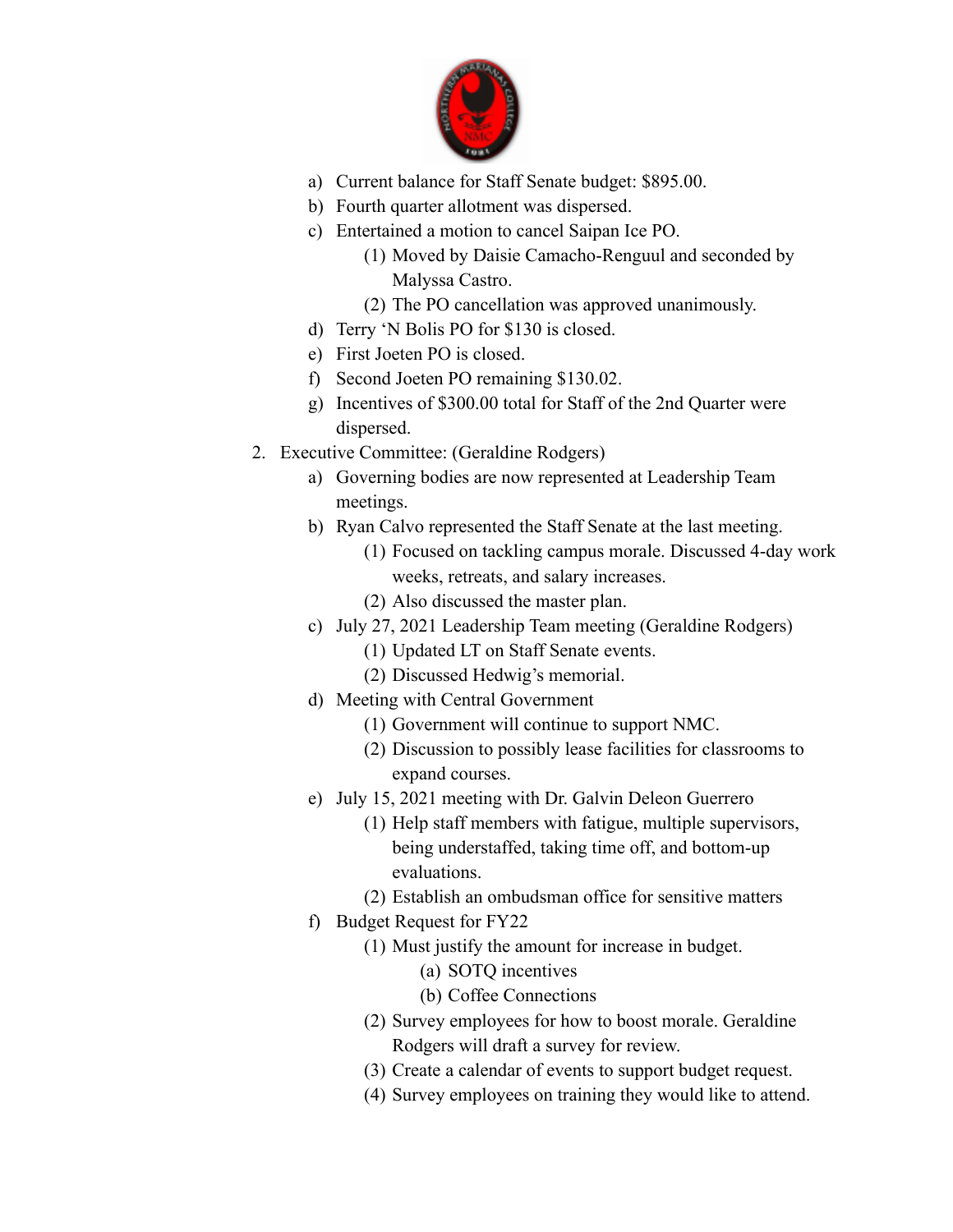

- g) WASC Visit: These are *proposed* times that are subject to change, but every effort will be made to update the staff assembly of final times.
	- (1) *Tentative* Meeting with Staff Assembly
		- (a) October 27, 2021 from 1:00-1:45pm
	- (2) *Tentative* Meeting with Staff Senators
		- (a) October 28, 2021 from 1:00-1:45pm
	- (3) *Tentative* Meeting with BAFC
		- (a) October 28, 2021 from 10:30-11:55am
- 3. Policy Committee: Staff of the Quarter (Ryan Calvo)
	- a) Staff of the 3rd Quarter
		- (1) September 27 October 1, 2021: Nominations
		- (2) October 4 October 8, 2021: Announcement
		- (3) October 8, 2021: Coffee Connection
		- b) Discussed situation regarding an Interim Director winning Staff of the 2nd Quarter. Must verify candidates are not serving in an interim capacity in the future. Going forward, we will work to improve our efforts.
- 4. Ad Hoc (Roxanne Torres)
	- a) Elections Winners: Helen Camacho and Robert Suzuki Jr.
	- b) They will start on August 17, 2021, next meeting.
	- c) Roxanne Torres will inform them and then email Staff Assembly
- D. Bylaws
	- 1. Signed by present Senators.
	- 2. Malyssa Castro will email bylaws to Diana Hocog, Rose Ada-Hocog, and Polly Omechelang for signatures.
	- 3. Signed bylaws will be sent out to the Staff Assembly with changes summarized.

## **V. New Business**

- A. Boosting Employee Morale
	- 1. Conduct Employee Climate Survey
		- a) Survey was previously conducted in 2012. Daisie Camacho-Rengull will share results on Staff Senate Google drive.
		- b) Senators will review questions and results to discuss whether we should conduct an Employee Climate Survey again.
		- c) Results of the survey could be shared with the Leadership Team.
- B. Budget
	- 1. Entertained a motion to approve another open PO for Joeten for \$755.00